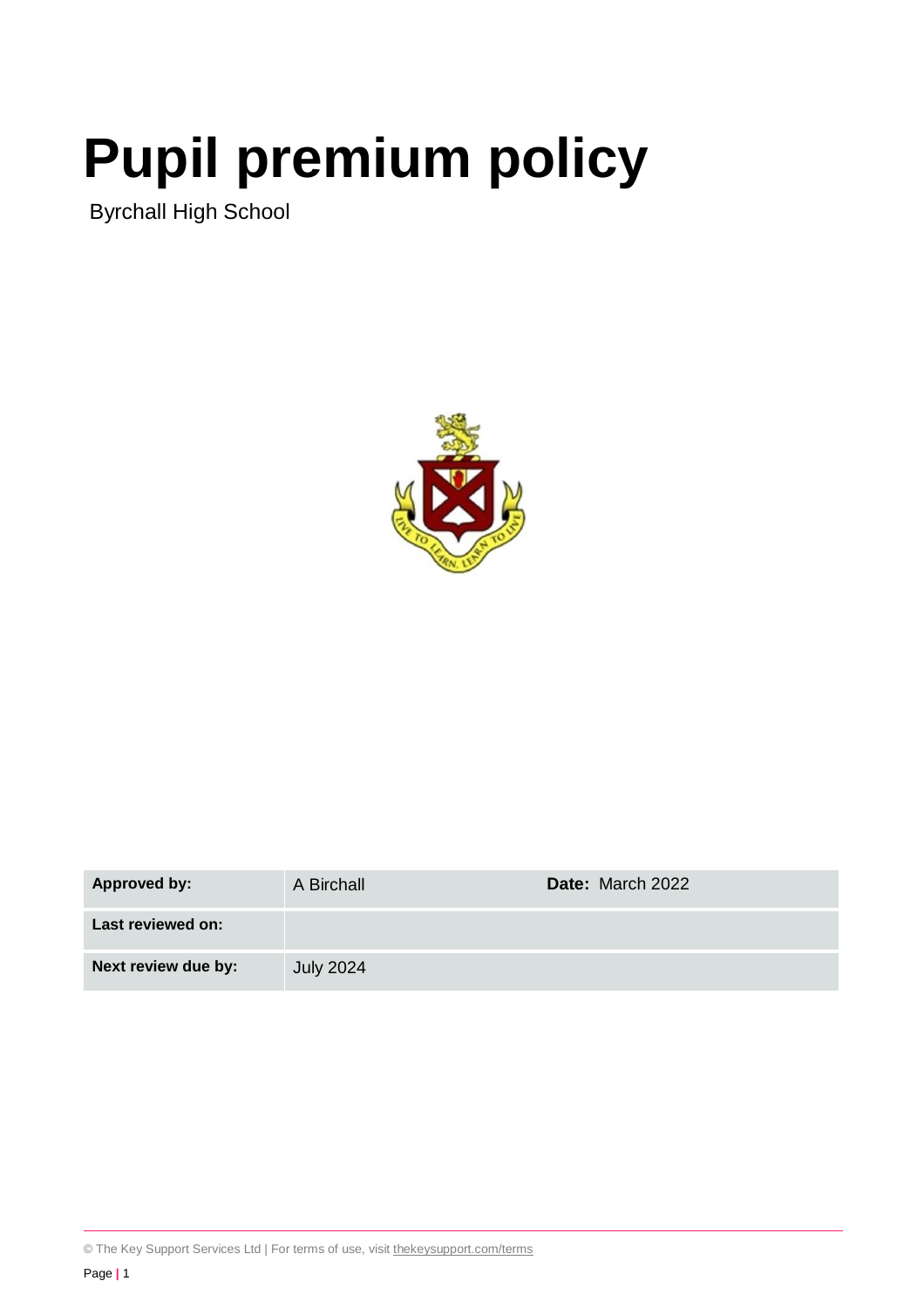## **Contents**

## <span id="page-1-0"></span>**1. Aims**

This policy aims to:

To provide all pupils with fair and equal opportunities to achieve and excel in all areas of the curriculum; using and applying the most effective pedagogy, supported by use of additional, delegated funding.

To work in partnership with families and pupils eligible for pupil premium, to plan, monitor and evaluate support and intervention in order to secure individual progress and achievement.

To work with external partners and organisations to provide additional support for the social, emotional, health and wellbeing of all pupils with potential barriers to learning and achievement.

To ensure governors fulfil statutory responsibilities to make effective use of pupil premium funds in order to impact positively on pupils' achievement and attainment.

## <span id="page-1-1"></span>**2. Legislation and guidance**

This policy is based on the [pupil premium conditions of grant guidance \(2021-2022\),](https://www.gov.uk/government/publications/pupil-premium-allocations-and-conditions-of-grant-2021-to-2022/pupil-premium-conditions-of-grant-2021-to-2022-for-local-authorities) published by the Education and Skills Funding Agency. It is also based on guidance from the Department for Education (DfE) on [virtual school heads' responsibilities concerning the pupil premium,](https://www.gov.uk/guidance/pupil-premium-virtual-school-heads-responsibilities) and the [service premium.](https://www.gov.uk/guidance/service-premium-information-for-schools)

## <span id="page-1-2"></span>**3. Purpose of the grant**

The pupil premium grant is additional funding allocated to publicly funded schools to raise the attainment of disadvantaged pupils and support pupils with parents in the armed forces.

The school will use the grant to support these groups, which comprise pupils with a range of different abilities, to narrow any achievement gaps between them and their peers.

We also recognise that not all pupils eligible for pupil premium funding will have lower attainment than their peers. In such cases, the grant will be used to help improve pupils' progress and attainment so that they can reach their full potential.

## <span id="page-1-3"></span>**4. Use of the grant**

We will publish information on the school's use of the pupil premium on the school website in line with the requirements set out in our funding agreement and the DfE's guidance on what academies should publish online.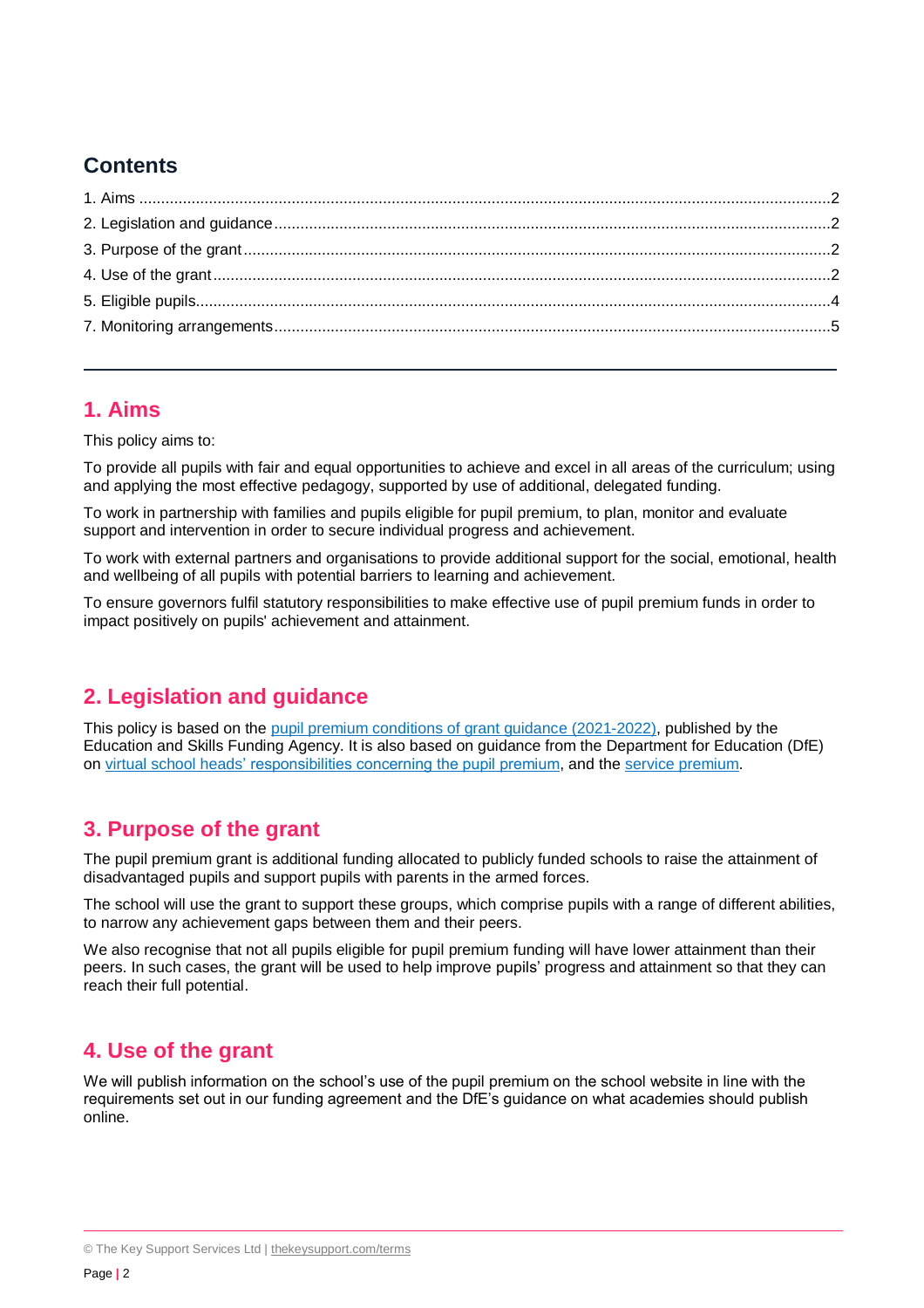The disproportionately high impact of Covid-19 on the education of disadvantaged pupils makes pupil premium funding more important than ever. Our recovery premium will be used alongside our pupil premium funding and reported on as a single sum in our strategy statement.

Our pupil premium strategy is available here along with pupil premium information from previous years. This strategy is the template published by the government and will be published on our website by 31st December 2021 enabling us to take the needs of our new intake into account. Spending decisions will be informed by a range of evidence as outlined in the conditions of the grant. It is recommended that this plan take a three year approach focusing on high quality teaching, targeted academic support and wider strategies. Where a three year approach is used, the strategy must be reviewed and an updated strategy published every academic year before 31st December.

Diagnostic assessment is crucial for understanding the specific elements of education that our children are finding challenging rather than performance in whole subjects and the EEF diagnostic assessment will be used to support this process.

#### **In making decisions on the use of the Pupil Premium we will:**

Ensure that Pupil Premium funding is used primarily for its intended purpose.

 Use latest evidence based research on proven strategies which work to narrow the attainment gap and adapt these as necessary to meet the needs of our pupils.

 Be transparent in our reporting of how we have used the Pupil Premium, so that our parents, interested stakeholders and Ofsted are fully aware of how this additional resource has been used to make a difference.

 Encourage uptake of FSM by working proactively with our parents and carers in a sensitive and supportive manner to remove any stigma or potential barriers attached to claiming FSM. In doing so, we also recognise the vital role that parents and carers play in the lives of their children.

 Be mindful of the fact that eligibility and take up of FSM does not equate with pupils being considered to be of 'low ability' because of their social circumstances.

 Ensure there is regular monitoring and evaluation in place to account for the use of the Pupil Premium, by the school and governing body.

 Recognise the fact that FSM pupils are not a homogeneous group and cover a wide range of needs. As such the strategies we use to raise attainment will take these group and individual needs fully into account.

 Use high quality teaching and learning as the preferred way to narrow the gaps in attainment in the first instance. We will also use high quality interventions with proven evidence of impact to assist our pupils who need additional support in a time limited way.

Use the Pupil Premium for all year groups not just those taking examinations at the end of the year.

 Be mindful that we can use the funding to support other pupils with identified needs such as having a social worker or act as a carer. We know from evidence across the English school system that using Pupil Premium funding to improve teaching quality is the most effective way 5 to improve outcomes for disadvantaged pupils. By doing so, we will inevitably benefit noneligible pupils as well. Some examples of how the school may use the grant include, but are not limited to:

 Providing extra one-to-one or small-group support by either a teacher or TA. This creates smaller class sizes in some lessons for the whole class.

Employing extra teaching assistants.

 Running catch-up sessions / 1:1 and small group tuition. We will also access the funding to subsidise tuition following Covid-19 where appropriate.

<span id="page-2-0"></span>Subsidising educational trips and music lessons.

<sup>©</sup> The Key Support Services Ltd | [thekeysupport.com/terms](https://thekeysupport.com/terms-of-use)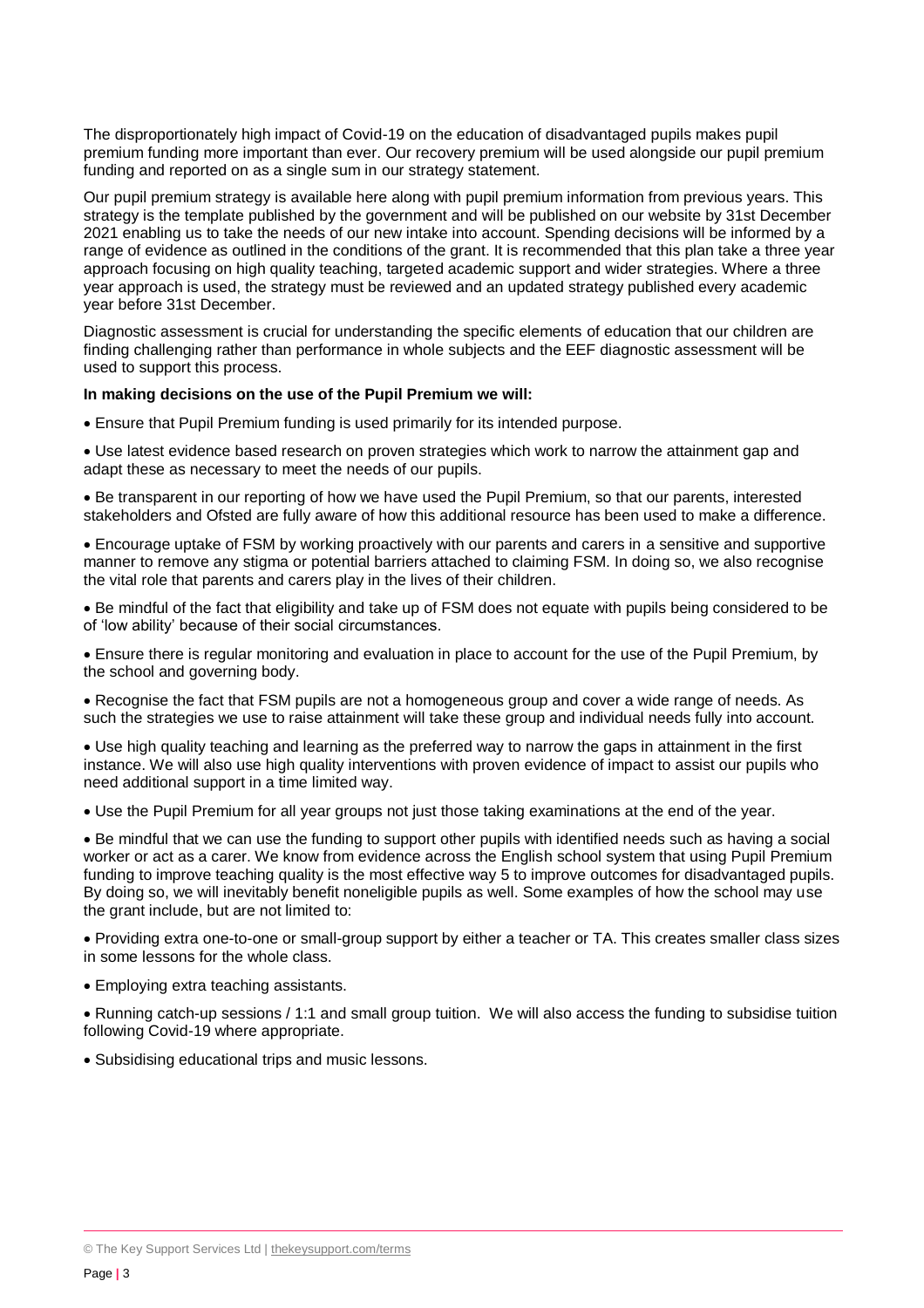## **5. Eligible pupils**

The pupil premium is allocated to the school based on the number of eligible pupils in years 7-11.

Eligible pupils fall into the categories explained below.

### **5.1 Ever 6 free school meals**

Pupils recorded in the most recent January school census who are known to have been eligible for free school meals at any point in the last 6 years (as determined by the DfE's latest conditions of grant guidance).

#### **5.2 Looked after children**

Pupils who are in the care of, or provided with accommodation by, a local authority in England or Wales for at least 1 day. Allocations will be provisionally based on the children looked-after data return in March of the previous year, and then confirmed in December of the current year based on the children looked-after data return in March of the current year.

#### **5.3 Post-looked after children**

Pupils recorded in the most recent January census who were looked after by an English or Welsh local authority immediately before being adopted, or who left local authority care on a special guardianship order or child arrangements order.

#### **5.4 Ever 6 service children**

Pupils recorded in the most recent January census:

- With a parent serving in the regular armed forces
- Who have been registered as a 'service child' in the school census at any point in the last 6 years (as determined by the DfE's latest conditions of grant guidance), including those first recorded as such in the most recent October census
- In receipt of a child pension from the Ministry of Defence because one of their parents died while serving 6. Roles and responsibilities

#### **6.1 Headteacher and senior leadership team**

The headteacher and senior leadership team are responsible for:

- $\geq$  Keeping this policy up to date, and ensuring that it is implemented across the school
- Ensuring that all school staff are aware of their role in raising the attainment of disadvantaged pupils and supporting pupils with parents in the armed forces
- Planning pupil premium spending and keeping this under constant review, using an evidence-based approach and working with virtual school heads where appropriate
- Monitoring the attainment and progress of pupils eligible for the pupil premium to assess the impact of the school's use of the funding
- Reporting on the impact of pupil premium spending to the governing board on an ongoing basis
- Maintained schools: Publishing the school's pupil premium strategy on the school website each academic year, as required by the DfE
- Providing relevant training for staff, as necessary, on supporting disadvantaged pupils and raising attainment

<sup>©</sup> The Key Support Services Ltd | [thekeysupport.com/terms](https://thekeysupport.com/terms-of-use)